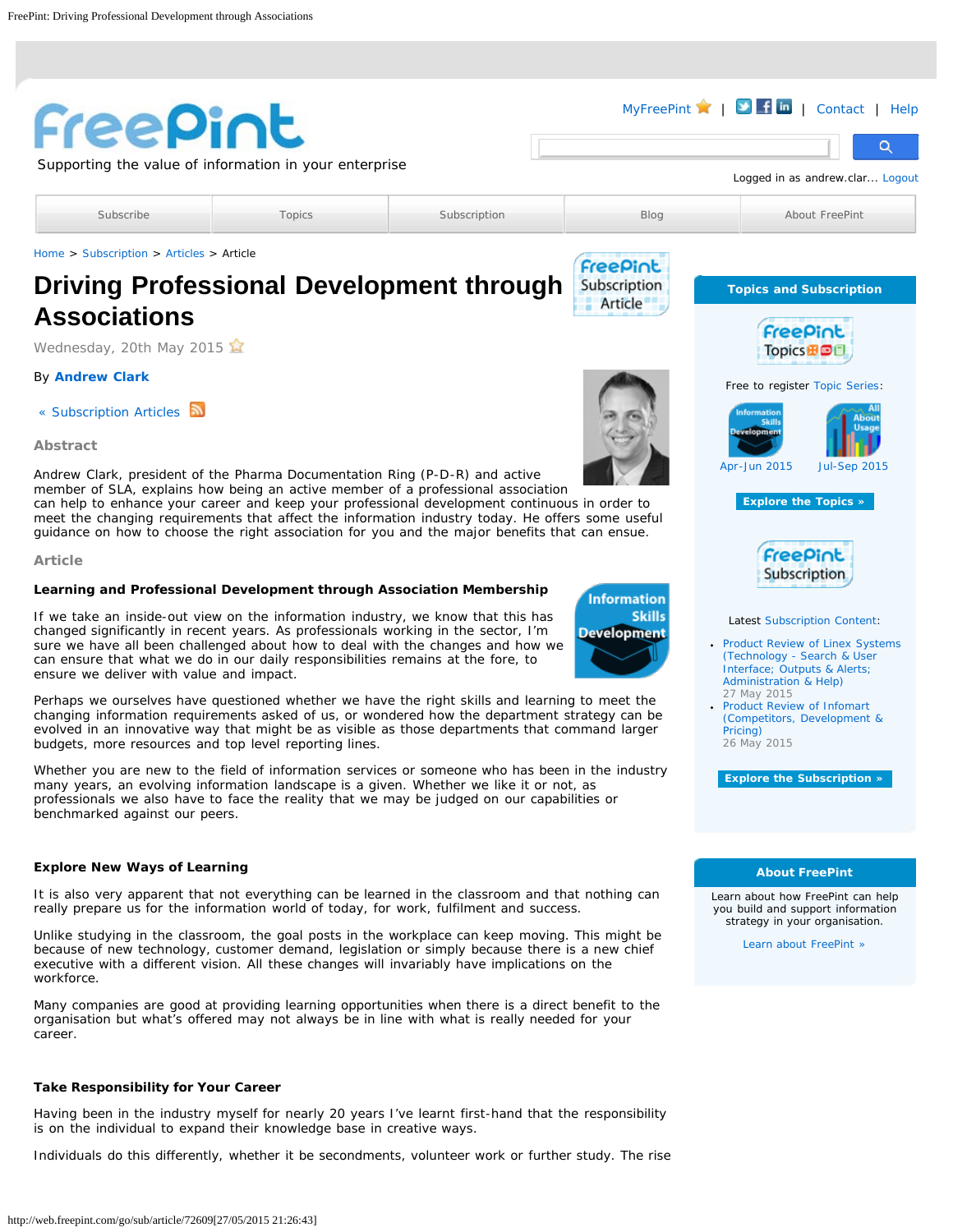FreePint: Driving Professional Development through Associations

of social media has also offered many new ways to connect with people of similar minds and the role of networking has become even more crucial today.

One thing is clear, that as information professionals we need to think about our employability and take charge of our personal development.

A great opportunity to do this and that is often forgotten is considering a membership of a professional association, which can offer deep insight into how the industry works, tips on how to navigate it, as well as professional development opportunities.

## **Choose the Right Professional Association**

There are many associations for information professionals, some of which are global with many hundreds of members and others which may be local and significantly smaller in size.

Choosing the right association to belong to is critical and I would describe these as falling into two broad categories:

1. Associations that have a broad, diverse membership such as the [Special Libraries Association](https://www.sla.org/) [\(SLA\)](https://www.sla.org/) where there are many chapters and divisions which represent individuals with wideranging responsibilities and interests.

SLA is an international professional association for library and information professionals working in business, government, law, finance, non-profit, and academic organisations and institutions. Founded in 1909 it has over 9,000 members.

2. Domain-specific associations such as the [Pharma Documentation Ring \(P-D-R\)](http://www.p-d-r.com/), where the emphasis is on a specific industry and niche requirements.

P-D-R is an association whose members represent the scientific information departments of the leading international R&D-based pharmaceutical corporations. With a distinguished history that goes back over 57 years the P-D-R has an annual conference open to all members and a number of strategic working groups which meet regularly during the year.

Jan Sykes' recent article "[Information Skills Development - Incorporating Resources from Industry](http://web.freepint.com/go/sub/article/72581) [Partners"](http://web.freepint.com/go/sub/article/72581) also provide some useful thoughts on professional associations.

## **Questions to Ask**

Regardless of the type of association, becoming an active member can have far reaching benefits that even the largest of membership fees will never be able to buy.

In considering the right association for yourself some key questions to ask include:

- What areas of your job do I find most difficult or want to improve?
- What skills am I looking to develop?
- What am I looking to learn?
- How can association membership add value to what I do in the workplace?

## **Benefits of Joining a Professional Association**

Joining a professional association can have many benefits:

- *Job opportunities*: either hearing of vacancies through the network, the opportunity to access association job listings, or simply self exposure through active participation in association meetings and events
- *Mentoring*: a real strength of belonging to a professional association is the ability to learn from peers and there is often opportunity to sync up with someone much more experienced, sharing learning, further understanding and talking about what we do as information professionals
- *Professional development*: industry knowledge aids learning and is enhanced by understanding competencies, ethics, trends, salary and other surveys. Knowing the association and what it can offer is key so that you can reap maximum benefits. Many associations offer professional development via courses, workshops, publications and information on their website shared only with members. Develop new skills, expand your knowledge, gain confidence and have fun. It shouldn't be forgotten that professional and personal development is a lifelong process.
- *Networking:* connecting with other like-minded information professionals, industry experts and potential employers is critical for success. Many organisations have an annual conference which creates opportunities to interact both in formal and informal settings.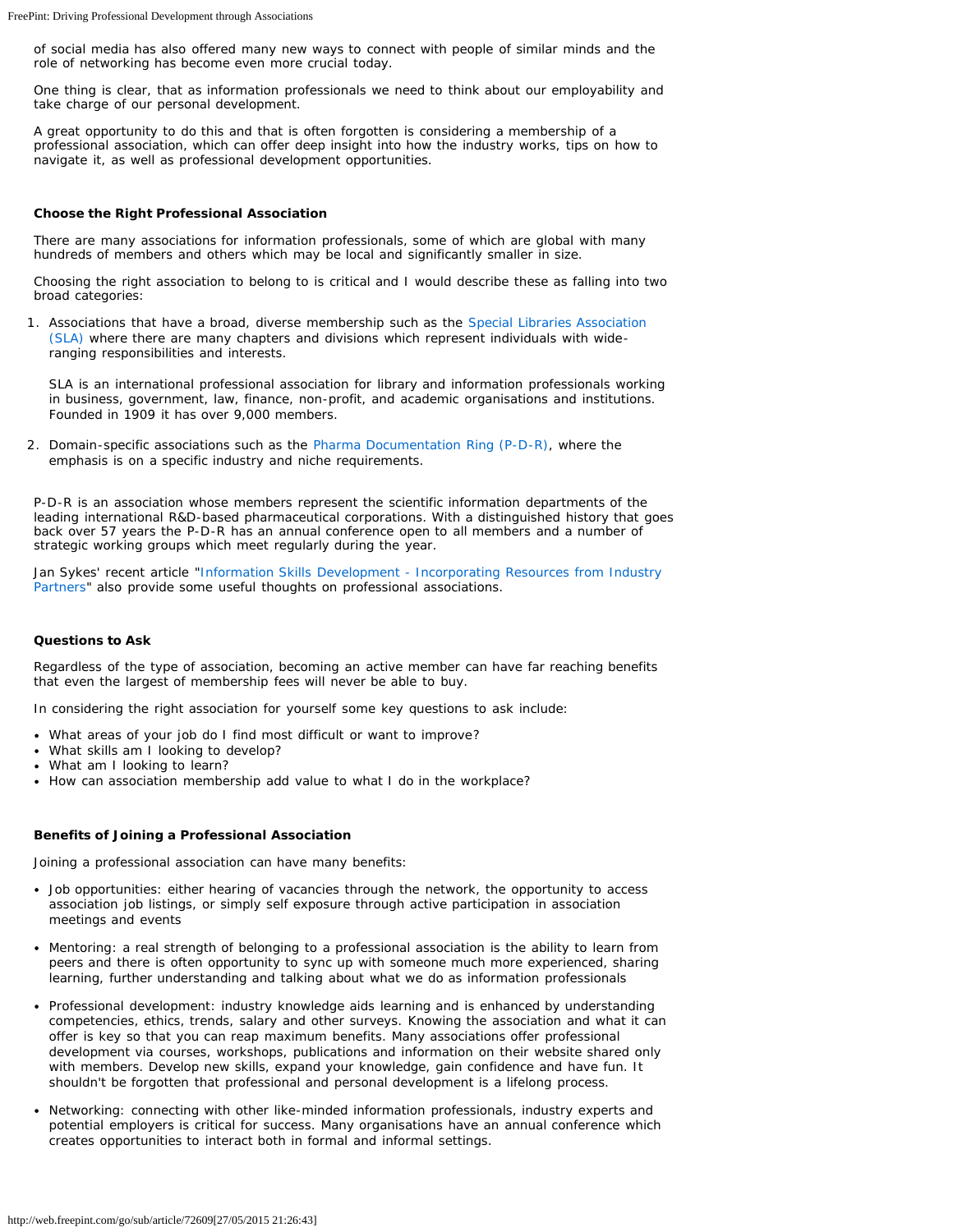## **Next Steps: Keep Your Professional Development and Learning Continuous**

Keeping your professional development continuous is critical and as professionals we need to ensure that we remain on top of our game. Belonging to an industry association is a great way to do this and I want to conclude with some practical tips on maximising these opportunities.

- Reflect on your professional goals to ensure that the association will be an effective way at advancing your professional objectives or strategy in the workplace
- Take advantage of orientation opportunities to learn more about the association you might have joined. Have a call with the membership secretary, ask if there is a network for other recent new members
- Use social media and mobile apps as a method for connecting with other association members. Does the association have a distribution list, blogs, or discussion forums for keeping up to date on latest information?
- Focus on variety and step out of your comfort zone to be part of a working group that perhaps you have had minimal experience with in the past. This might help you to discover a new passion, resource or opportunity. Focus not only on extending existing knowledge and expertise but also growth.
- Understand distribution channels for learning about all parts of the association you have joined is there a monthly bulletin or online news items posted regularly?
- Actively participate talk about a challenge, suggest a solution, give an example, reflect, engage and engage others. Be an active rather than passive participant. Understand how you might be able to volunteer to help organise a meeting or co-ordinate a working group.
- Make notes during webinars or conferences and apply key learnings in the workplace. What are the key takeaways? Be determined to take away at least one idea, tool, concept or bit of information that can be applied to your daily practice. Ask for meeting materials such as handouts that can be used for future reference.
- Share what you have learned with your colleagues in the workplace. Surface key learnings during departmental meetings or consider debrief lunches.
- Remain engaged with your association network and reach out to others to look for ways to share and collaborate on new projects. This can be a great way to form and strengthen professional networks over time.
- Keep your management informed as to how the association is benefiting you professionally and note your own professional growth and accomplishments. You will be amazed at what you have done, who you have met and what you have learnt!

*This Subscription Article is part of the [FreePint Topic Series "Best Practices in Information Skills](http://web.freepint.com/go/topic/series/skills_development/) [Development".](http://web.freepint.com/go/topic/series/skills_development/)*

We have checked your account and you have access to this article, which is displayed above.

Access is because of your [FreePint](http://web.freepint.com/go/my/sub/package/2012) Subscription purchase of FreePint [Subscription Package: Archive.](http://web.freepint.com/go/my/sub/package/2012)



Please [contact us](http://www.freepint.com/contact.htm) if you require more details.

- **Star and Save:** Use the **in** icon (next to the article date) to save this article in MyFreePint for future reference. View all your starred articles by clicking the  $\blacktriangleright$  icon at the top of every page.
- **Share:** Your FreePint Subscription also enables you to **[share this article with your](http://web.freepint.com/pub/redistribute_article.php?article_number=72609) [colleagues](http://web.freepint.com/pub/redistribute_article.php?article_number=72609) »**
- **Printable version:** Click here to view a **[printable version of this article](http://web.freepint.com/go/sub/article/print/72609) »** (opens in a new tab/window)
- **Feedback:** Do you have a comment (like, dislike, error) about this article? If so please **[tell](http://web.freepint.com/go/about/contact/) us »**
- « [Subscription Articles](http://web.freepint.com/go/sub/article/)

**About this article**